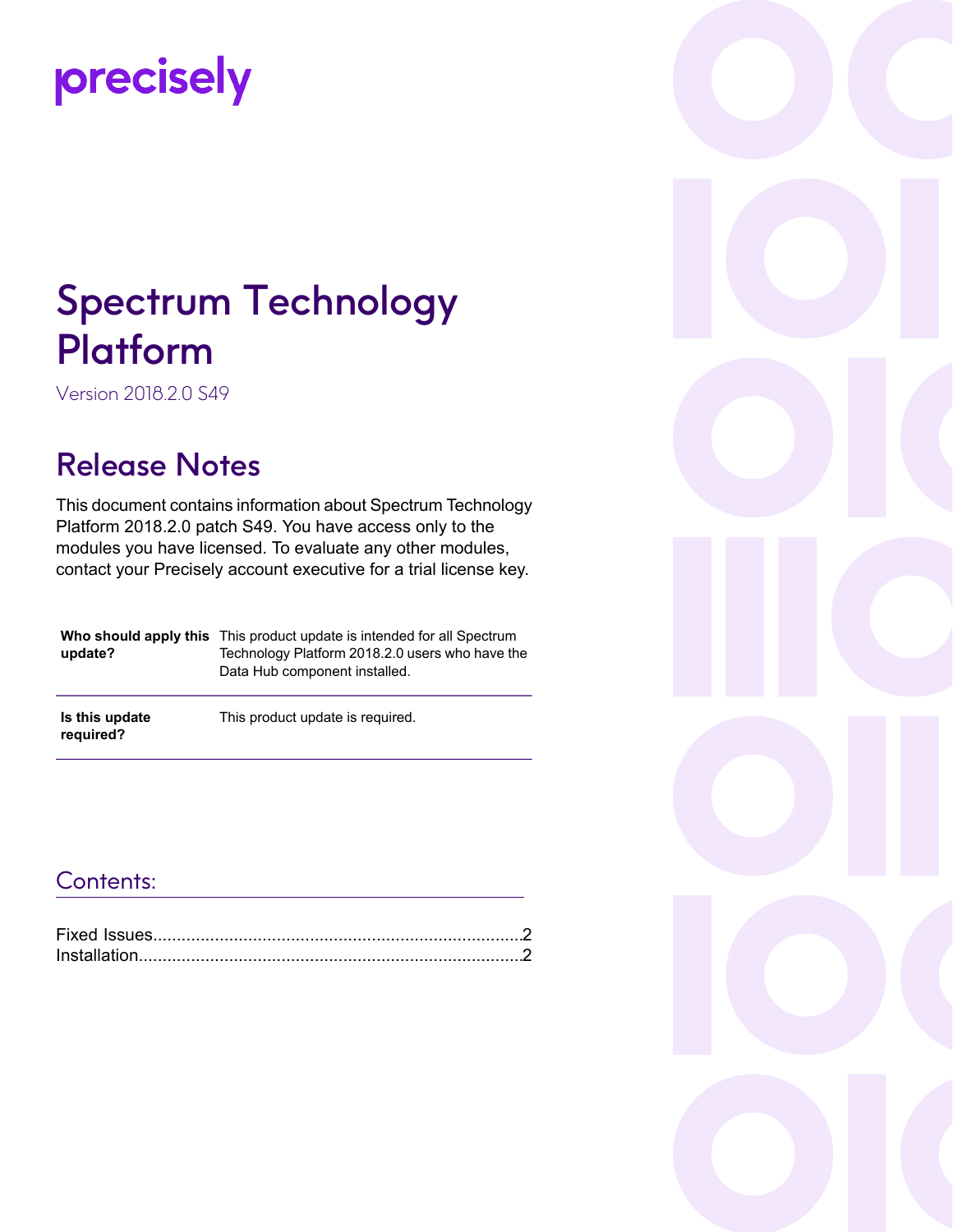## <span id="page-1-0"></span>Fixed Issues

This product update contains software changes that fix the following issues in the Data Hub Module:

| <b>CDQE-91186</b> | Delete from Model stage cannot acquire exclusive lock, because it<br>would have caused a deadlock. |
|-------------------|----------------------------------------------------------------------------------------------------|
| <b>CDQE-91187</b> | Delete from Model Stage threw a Lock Client Stopped Exception.                                     |
| <b>CDQE-91259</b> | Added retry logic to Merge Entities stage.                                                         |
| <b>CDQE-91260</b> | Added retry logic to Split Entity stage.                                                           |
| <b>CDQE-91868</b> | Metadata update failed in Write to Model stage with<br>TransactionTerminatedException error.       |
| <b>CDQE-91869</b> | Update failed in Write to Model Stage with<br>UnsupportedOperationException error.                 |

# <span id="page-1-1"></span>**Installation**

To install this product update you must have Spectrum Technology Platform 2018.2.0 installed.

**Important:** Before you install this product update, be sure that you have installed all previously released product updates for your modules and the platform. Unexpected issues may occur if you do not install product updates in the proper order. For a listing of product updates for each module and the platform, see the **Product Update [Summary](https://docs.precisely.com/docs/sftw/spectrum/ProductUpdateSummary/index.html)** page.

#### *Applying This Product Update to a Cluster*

To apply this product update to a cluster, install the product update to each node by following the instructions in these release notes. You can apply the product update to one node at a time without stopping all the nodes in the cluster.

#### Installing on Windows

**Note:** In this procedure, *SpectrumFolder* is the folder where you have installed the Spectrum Technology Platform server (for example, C:\Program Files\Precisely\Spectrum).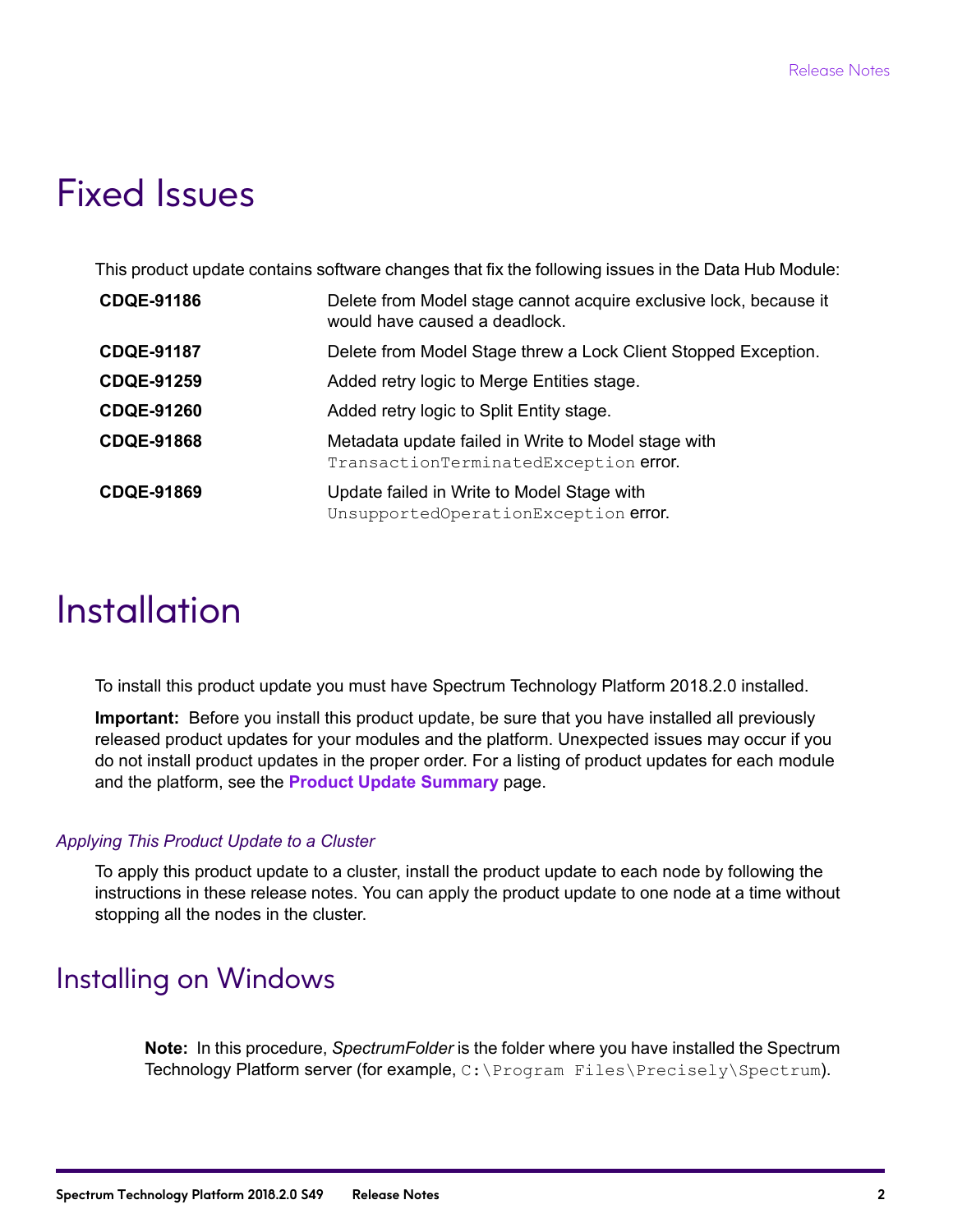1. Stop the Spectrum Technology Platform server.

To stop the server, right-click the Spectrum Technology Platform icon in the Windows system tray and click **Stop Spectrum**

2. Back up this file to a different location:

```
SpectrumFolder\server\app\deploy\hub-18.2.car
```
- 3. Use the link in the release announcement to download the ZIP file containing the product update. You can also find links to software and release notes on the **2018.2.0 [Updates](https://support.pb.com/help/spectrum/ProductUpdateSummary/index.html#ProductUpdateSummary/source/SummaryTable-2018.2.0.html)** page.
- 4. Extract the contents of the ZIP file to a temporary location.
- 5. Extract the contents of the resulting ZIP file  $(cdq20182s49.zip)$  to the folder where you installed Spectrum (*SpectrumFolder*).

Choose to overwrite the existing files.

6. Start the Spectrum Technology Platform server.

To start the server, right-click the Spectrum Technology Platform icon in the Windows system tray and click **Start Spectrum**.

#### Installing on Unix or Linux

**Note:** In this procedure, *SpectrumDirectory* is the directory where you have installed the Spectrum Technology Platform server (for example, /home/user/myuser/Spectrum).

- 1. Source the *SpectrumDirectory*/server/bin/setup script.
- 2. Run the *SpectrumDirectory*/server/bin/server.stop script to stop the Spectrum Technology Platform server.
- 3. Back up this file to a different location:

*SpectrumFolder*/server/app/deploy/hub-18.2.car

- 4. Use the link in the release announcement to download the ZIP file containing the product update. You can also find links to software and release notes on the **2018.2.0 [Updates](https://support.pb.com/help/spectrum/ProductUpdateSummary/index.html#ProductUpdateSummary/source/SummaryTable-2018.2.0.html)** page.
- 5. Extract the contents of the ZIP file to a temporary location.
- 6. FTP the  $cdq20182s49$ . tar file in binary mode to a temporary directory on the Spectrum Technology Platform machine.
- 7. Change to the directory where Spectrum Technology Platform is installed (*SpectrumDirectory*).
- 8. Untar the file using this command:

```
tar -xvf TemporaryDirectory/TarFile
```
9. Run the *SpectrumDirectory*/server/bin/server.start script to start the Spectrum Technology Platform server.